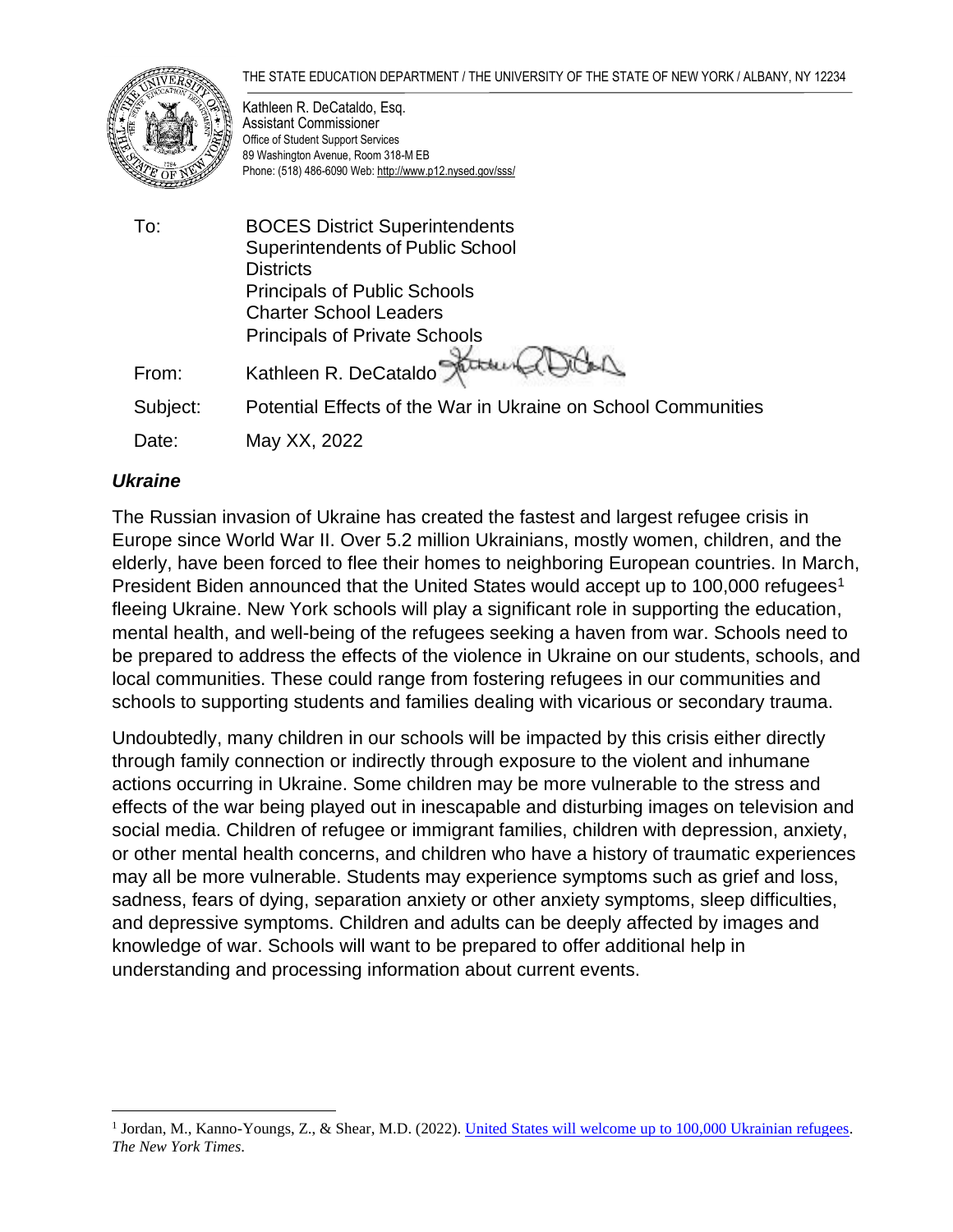# *Supporting Refugees from Ukraine*

New York State currently has the largest Ukrainian population in the United States, with the majority of New York's Ukrainian population residing in New York City<sup>2</sup>. More than ever, our schools will need to be trauma-responsive to the challenges these young people and their families face. The following tips can be generalized to all children who are experiencing stress, trauma, or historical crises.

# *General Tips for Minimizing Trauma from the Ukrainian Crisis*

- Take cues from the child; share information based on the child's developmental [level;](https://www.pbssocal.org/education/how-to-talk-to-kids-about-the-ukraine-invasion?fbclid=IwAR0APZSDBV_BhZ0adsPSDGK-_DtXxn7TDlrJieblR6S9plRcYHfGrJOX2hI%E2%80%AF) share information calmly and hopefully; ask them what they have heard.
- Look for signs of anxiety or distress: irritability, clinginess, stomachaches, and mood changes; refer to support personnel as needed.
- Do not bombard children with news; be mindful of the impact of negative images and news footage; be selective with your sharing of facts, images, and videos.
- Suggest smart and age / developmentally appropriate media choices for the child.
- Ask questions to understand their perspective of the conflict; look for irrational beliefs and do not be dismissive of feelings.
- Help students develop their sense of agency by figuring out how they can help; find agencies or charities that students can engage with and support.
- Focus on the helpers in the situation; reassure students that adults are trying hard to resolve the conflict.
- Use maps to teach geography.
- Use books, stories, and history to address understanding of refugee life and experiences.
- Develop strong relationships with your students to build on their strengths and interests.
- Most importantly: help students feel safe and heard.

In addition, classroom circles can engage students in conversations about their thoughts and feelings regarding Russia's invasion of Ukraine. This is an opportunity for school personnel to validate students' concerns, clarify any misunderstandings or wonderings, teach and model coping strategies, and identify unmet needs of students, families, and communities. Community circles can also be held with families and community members to build relationships with newly arrived Ukrainian refugees and Russian immigrants who may be experiencing scapegoating.

For more information, please visit [The Child Mind Institute,](https://childmind.org/article/helping-children-cope-frightening-news/#full_article) the [National Association of](https://www.nasponline.org/resources-and-publications/resources-and-podcasts/school-safety-and-crisis/mental-health-resources/war-and-terrorism/supporting-refugee-students)  [School Psychologists,](https://www.nasponline.org/resources-and-publications/resources-and-podcasts/school-safety-and-crisis/mental-health-resources/war-and-terrorism/supporting-refugee-students) and the [National Child Traumatic Stress Network.](https://www.nctsn.org/sites/default/files/resources/fact-sheet/talking-to-children-about-war.pdf)

<sup>2</sup> Leland, J. (2022). ['A time of worries': New York City's Ukrainians are anxious and afraid.](https://www.nytimes.com/2022/02/23/nyregion/nyc-ukrainians.html) *The New York Times*.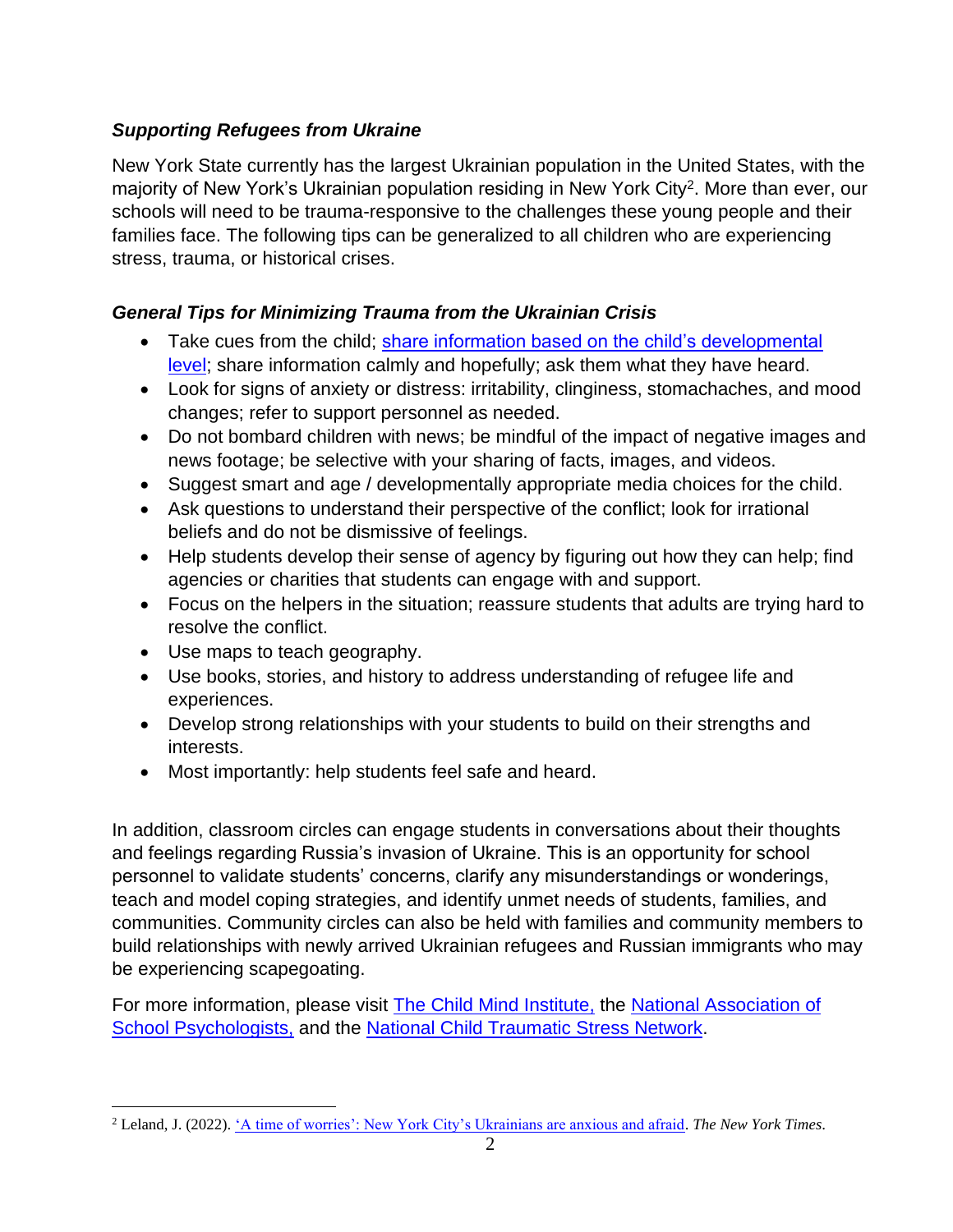### *Partnering with the Community and Local Organizations*

The resettlement of Ukrainians displaced from their home country remains unknown. School districts, especially those serving communities with a high population of people from Ukraine, can partner with the community and local organizations to assess current resources and identify community needs including services related to job placement, legal consultation, adult learning and English as a New Language, mental health, and medical care. School personnel can share the responsibility of addressing the Russia and Ukraine conflict with credible messengers including community leaders, local organizations, faithbased organizations, businesses, and cultural institutions. Sharing the responsibility can prevent compassion fatigue, burnout, and secondary trauma of school personnel.

It is important to link new refugees to community agencies who specialize in helping refugees and immigrants. NYSED maintains regional [Guides to Community Based](http://www.nysed.gov/bilingual-ed/guide-community-based-organizations-immigrants)  [Organizations for Immigrants](http://www.nysed.gov/bilingual-ed/guide-community-based-organizations-immigrants) which provides a list of organizations that offer services such as advocacy and community engagement, health care and insurance, housing, labor & employment, legal services & lawful status, public assistance, safety, and youth & education. In addition, the New York State's [Regional Bilingual Education Resource](http://www.nysed.gov/bilingual-ed/regional-supportrberns)  [Networks](http://www.nysed.gov/bilingual-ed/regional-supportrberns) provides school support, professional opportunities via distance learning, guides, instructional materials, and resources for ELLs (English Language Learners). The Office of Bilingual Education and World Languages (OBEWL) has ensured that the [Home Language](http://www.nysed.gov/bilingual-ed/ell-identification-placementhome-language-questionnaire)  [Questionnaire](http://www.nysed.gov/bilingual-ed/ell-identification-placementhome-language-questionnaire) for all new students and the ELLs' [Parent's Bill of Rights](http://www.nysed.gov/bilingual-ed/parents-bill-rights-new-york-states-english-language-learners-and-multilingual-learners) are both available to download in languages most spoken by Ukrainian students. Finally, New York state, with the support of Governor Hochul, created the [New York State Stands with Ukraine:](https://www.ny.gov/new-york-state-stands-ukraine-resources-ukrainians-and-how-new-yorkers-can-help)  [Resources for Ukrainians and How New Yorkers Can Help](https://www.ny.gov/new-york-state-stands-ukraine-resources-ukrainians-and-how-new-yorkers-can-help) website that offers a wide range of aid including immigration assistance and emotional support.

Additionally, districts supporting refugees can refer to the **Educational Services for Recently** [Arrived Evacuees, Refugees, Immigrants and/ or Unaccompanied Children](http://www.nysed.gov/common/nysed/files/educational-services-for-recently-arrived-evacuees-refugees-immigrants_-003-002.pdf) memo from the New York State Education Department (NYSED) for additional guidance and resources on providing educational services to evacuees. More specifically, the Memo clarifies the educational rights of students who are evacuees under the McKinney-Vento Act.

## *The McKinney-Vento Act*

Many of the children and youth displaced by the war in Ukraine are eligible for protection under the McKinney-Vento Homeless Assistance Act (McKinney-Vento). Under McKinney-Vento, homeless children and youth are entitled to immediate enrollment in school even if they lack the records normally needed for enrollment, including, but not limited to, proof of immunization and/or a physical exam. McKinney-Vento requires each school district to have a homeless liaison to serve as the primary contact between homeless families and school staff, district personnel and local social services agencies and other programs providing services to homeless students. A school district's homeless liaison is responsible for ensuring, among other things, that homeless students are identified by school personnel and through coordinated activities with other entities and/or agencies; enrolled in and have a full and equal opportunity to succeed in school; and receive education services for which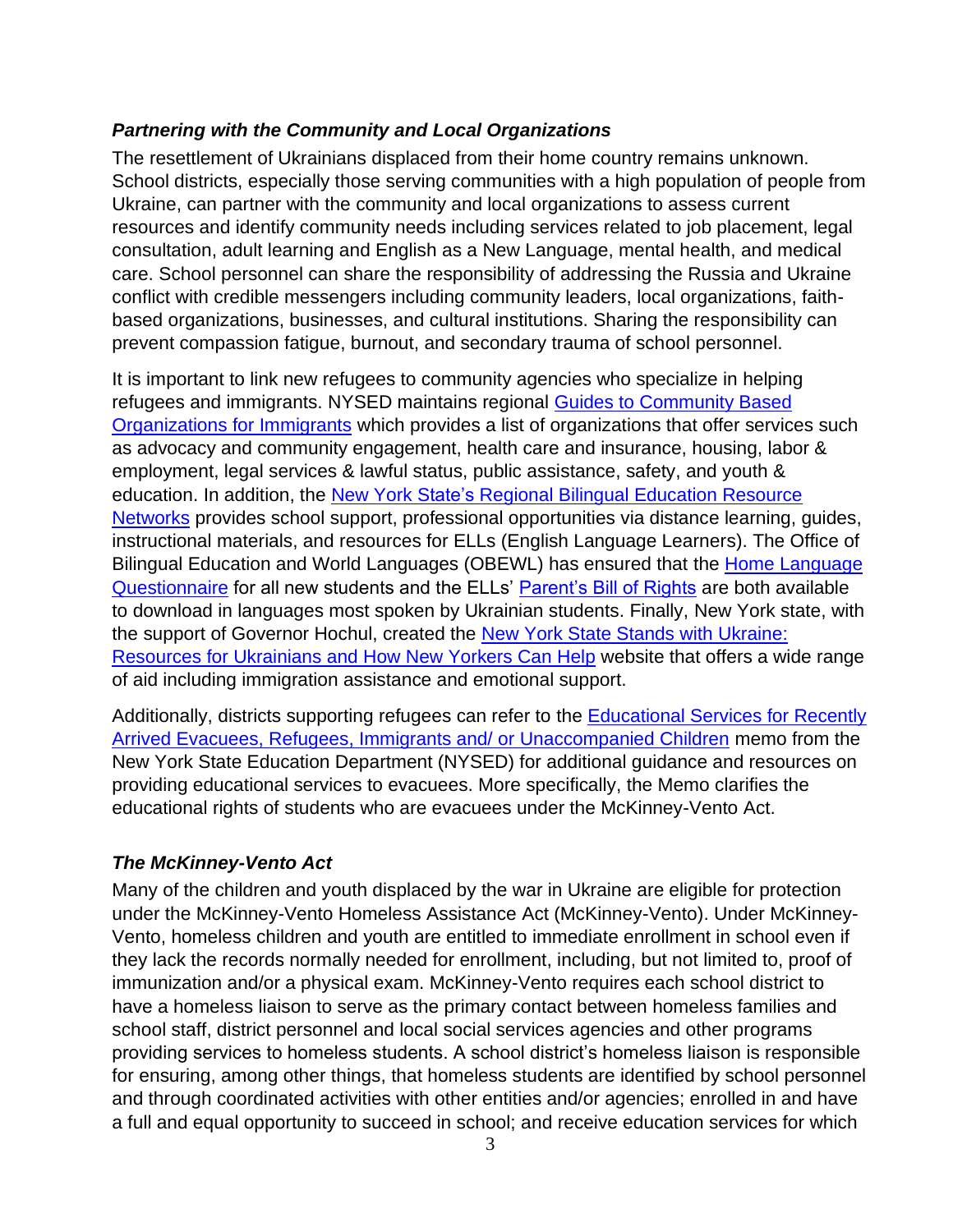they are eligible and are referred to health, mental health, dental and other appropriate services. Additionally, under McKinney-Vento, if homeless children or youth need to obtain immunizations, or immunization/medical records, the enrolling school must immediately refer the children's parent(s) or guardian(s) to the school district's homeless liaison, who must assist the children's parent(s) or guardian(s) in obtaining the necessary immunizations or immunization records. More information is available from:

- [New York State Technical and Education Assistance Center for Homeless Students](https://www.nysteachs.org/) (NYS-TEACHS):
	- o 800-388-2014
- New York State Homeless Program Coordinator:
	- o [conappta@nysed.gov](mailto:conappta@nysed.gov) (subject line: homeless)
	- o 518-473-0295

### *Immunizations*

Schools should keep track of the immunization status of these students. The Advisory Committee on Immunization Practices (ACIP) [Catch Up Immunization Schedule](https://www.cdc.gov/vaccines/schedules/hcp/imz/catchup.html) from the Centers for Disease Control and Prevention (CDC) should be followed for students who do not meet the [Child Care Programs, Schools and Post-Secondary Institutions Requirements.](https://www.health.ny.gov/prevention/immunization/schools/) Schools can reach out to their [NYS Regional Field Office Bureau of Immunization](https://www.schoolhealthny.com/cms/lib/NY01832015/Centricity/Domain/98/NYS%20Regional%20Field%20Office%20Bureau%20of%20Immunization%20May%202015.pdf) for assistance with translating immunizations from other countries.

Further detailed recommendations from the New York State Department of Health's (NYSDOH) Bureau of Immunization are available on their department's Health Commerce System which can be accessed through your school district's Health Provider Network Account (HPN).

## *Physical Exams*

Parents and caregivers are urged to have a medical exam done on each of their children as soon as possible. The NYSDOH Refugee Health Assessment Program offers the recommended medical exam to these children. They may be seen free of charge, if seen by an approved Refugee Health Assessment Provider within 90 days of arrival into the US and prior to any official determination of Medicaid eligibility. Refugee Health Assessment Providers are available in many areas of the state, although these sites may not be conveniently located for all children involved.

Parents and caregivers may choose to have their children seen by local clinics or private healthcare providers; in which case they may be responsible for the cost of the exam. More information on the Refugee Health Program along with a list of the Refugee Health Assessment Providers is available by contacting the Program at 518-474-4845 or [rhp@health.ny.gov.](mailto:rhp@health.ny.gov)

School nurses are reminded that although these students may enter school without the required health documents, students can be assessed by a school nurse for the presence of any acute condition and should not be in school if clearly ill (just like any other child in